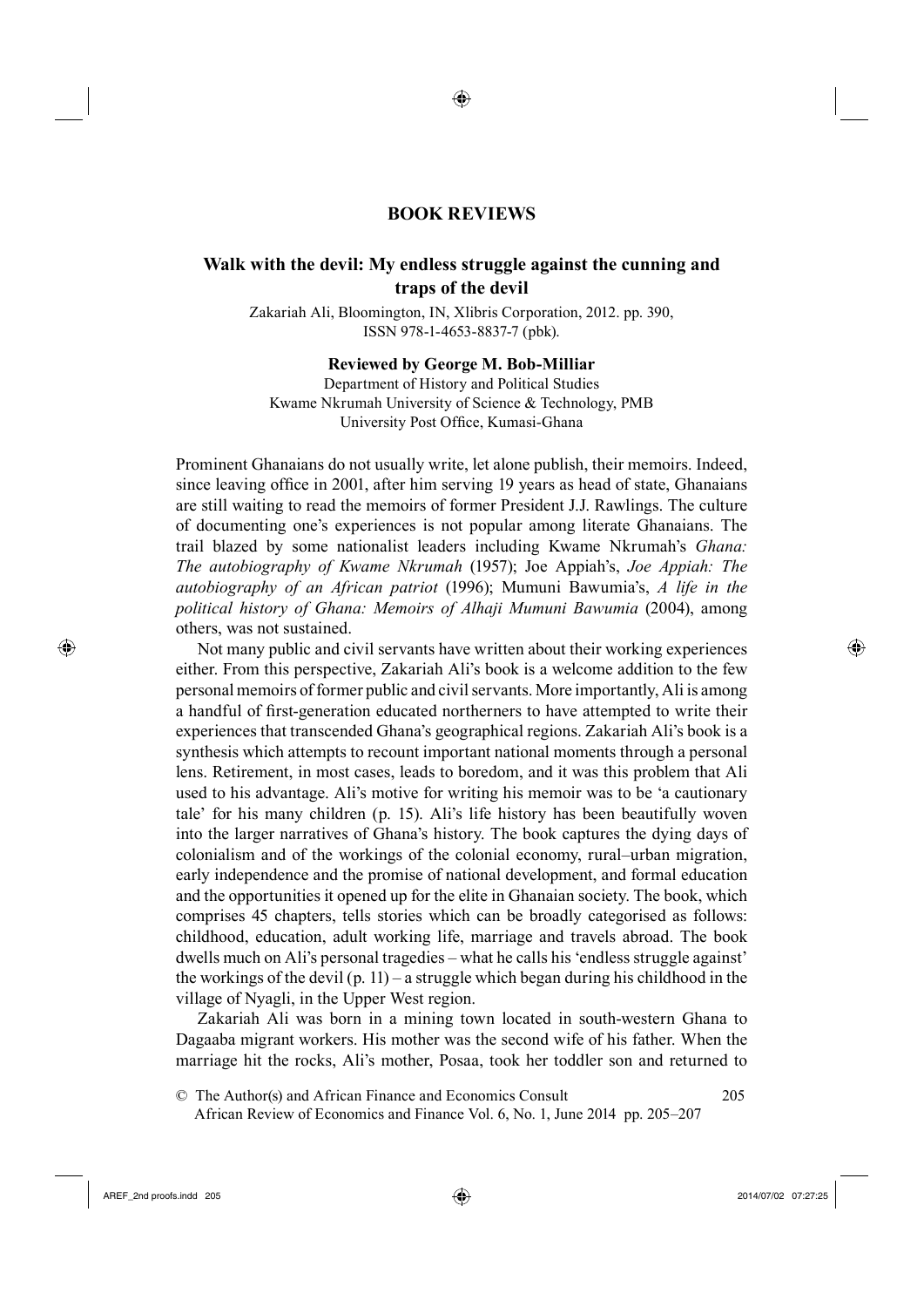northern Ghana, where she remarried and settled in the village of Nyagli with her new husband. Ali's first encounter with the workings of the 'devil' happened a few months after the birth of his brother, Mwinyebo. Possa brew the local beer (*pito*), and her failure to serve some of the drink to Balegee, a local woman, sealed her fate. Ali saw the poison that killed his mother drop into the pot. Since he shared a room with his mother, he witnessed her agonising and horrible death. This event marked a turning point in Ali's life – he went to live with his grandmother at the village of Duohi, but his stay there was brief because his father, Gornah Ali, who still lived and worked in the south, sent for him. Ali was reunited with his father and his stepmother in the mining town of Bogoso in southern Ghana, where he had his first 'brush with [colonial and/or western] civilization' (p. 43).

◈

Soon after his arrival at Bogoso, Ali was enrolled at the same Catholic school that his elder sister, Cecilia, attended. Education in the Gold Coast colony was provided by missionaries and the colonial authorities. At school, Ali frequently played truant. In his words, he 'was punctual and regular during the first two years at school' (p. 66), but he claims he began 'to slack' in his school attendance due to the 'corporal punishment' that was meted out to underperforming pupils like him. As was the practice in most schools at the time, morning 'mathematics and spelling drills went hand in hand with canning for wrong answers' (p. 66). Ali admits he was 'very slow with the multiplication tables', and as a result, he got caned for providing incorrect answers. To avoid the teacher's cane, Ali started arriving late for the morning sessions and absented himself from most of the lessons. Yet he had a knack for cramming, so much so that he passed the end-of-term examinations and even completed high school. Thereafter, he enrolled for the teacher training programme at the St. John Bosco College at Navrongo.

Ali successfully completed his teacher training and began his teaching career in Tamale in 1961, with the Catholic Education Unit as his first employer. This was to mark another phase of his life as an adult. The late 1970s and early 1980s were generally hard times in Ghana's history, which is when Ali started a family. Surviving and caring for a family presented a challenge to many Ghanaian professionals. Faced with numerous personal challenges as well as economic hardship Ali migrated to the United States, in his own words 'for a better tomorrow' (p. 384). The period coincided with other crises on the African continent, as failing states increasingly dotted the socio-political landscape, forcing many professionals to emigrate to western destinations – a phenomenon recently reviewed for this journal by Thomas A. Bosiakoh (2013). Ali's sojourn in the States was not unproblematic. Initially, much like many other African migrants, he faced an uphill battle, but six months after arriving in New York he got a job as a night security guard (p. 387). Several years later, he secured a more dignified job as a real estate appraisal agent, and later as a public servant in the city of New York.

There are many noteworthy features to this book. The stories recounted here are interesting, if at times tragic. Nonetheless, the main weakness of the publication lies

⊕

♠